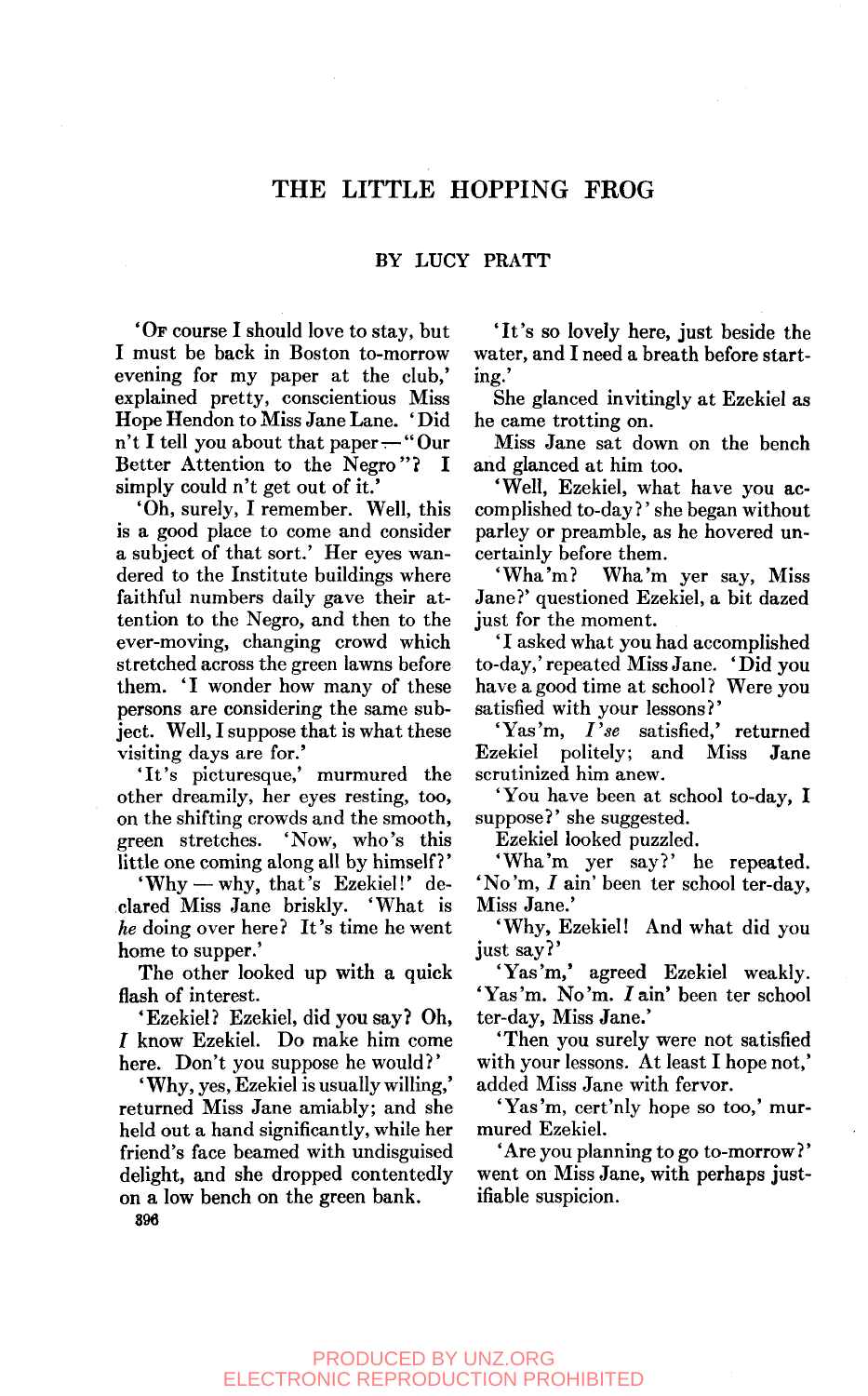Ezekiel's eyes rested on her soothingly.

'W'y, yas'm,' he assured. 'Co'se I'se *blige* go ter school ter-morrer. Leas'ways ef I gits my edjercation, co'se I'se 'blige go ter school sometime, ain't I? '

'Well, it would seem so,' agreed Miss Jane, glancing with some asperity toward the delighted friend at her side, 'but I doubt if your education ever amounts to very much, Ezekiel. Why, I thought you had given up those shift-<br>less. unaccountable habits! What in less, unaccountable habits! the world can you expect to amount to if you persist in such irregularities ? Going to school one day and staying out the next! Is that any way to do?'

'No'm,' agreed Ezekiel in no uncertain tones. 'Yer could n' git no edjercation dat-a-way, could yer! Gwine school one day an' stayin' out de nex'! Dat ain't no way ter git yer edjercation, is it. Miss Jane, gwine school one day an' stayin' out de nex'!' The idea was evidently quite revolting to him. "Twuz a gen'leman wuk fer Mis' Simons done jes' dat-a-way too. A culled gen'leman he wuz. Yas'm, an' he say 'is edjercation ain' nuver 'mount ter ve'y much, cuz it wuz jes' gwine school one day an' stayin' out de nex', twell he 'cides he might's well stay out *all* time. I reckon dat's de way yer feels 'bout it anyway, after yer's been foolin' 'long like that — doan't yer, jes' gwine school one day an' stayin' out de nex'!'

'I think very likely,' agreed Miss Jane. ' What can one *expect* to accomplish without regularity?'

'Yas'm, Miss No'th, she's axin' me dat, too. Say yer cyan' 'spec' *nuth'n'*  'thout regerlarity. De sun cert'nly look r'al pretty on de water — doan't it. Miss Jane?' he added pensively.

Miss Jane glanced at the sun with doubtful appreciation, and Miss Hope Hendon glanced at it with delight still

on her face, and then they both turned their heads, as steps sounded beside them on the grass and a familiar-looking group moved toward them.

'We are making our final rounds!'

The eager-looking young man in the lead glanced out at the quivering blue bay and drew a deep breath.

'George! This is a lovely country round here,' he breathed. His foot brushed Ezekiel, who had dropped down comfortably on the green bank to regard the sun. 'What's this?' he questioned.

'That's Ezekiel,' replied Miss Hope Hendon.

'Ezekiel? Who's Ezekiel? Well, he fits in with the scene pretty satisfactorily, does n't he, peacefully perched there on his green bank? Look here. Uncle Jo!'

Uncle Jo detached himself from the group and glanced about him briskly. 'What's that? Another one?' he demanded; 'good Lord, what's going to become of them all!'

' Why, that sounds pessimistic. Uncle Jo, after all that you've seen to-day!'

'Oh, I know,' answered Uncle Jo, a bit peevishly, 'I've seen so much that my head *whirls,* but what is it all going to amount to. That's the question. What are they going to make of all these opportunities?'

'Well, well, well! They're going out as *leaders.* Is n't that the talk?'

'Of course it's the object to train leaders, Jo,' joined in a soothing voice, 'that's what they're working for, of course.'

'I know, Fanny,' went on Uncle Jo querulously, 'but that's just the point. Now a — a *leader* has to possess certain qualities of mind that will attract attention from other minds! Change the *current* of other minds! Command a following! How many leaders do you suppose they've got here? Look at all the passive, good-natured faces we've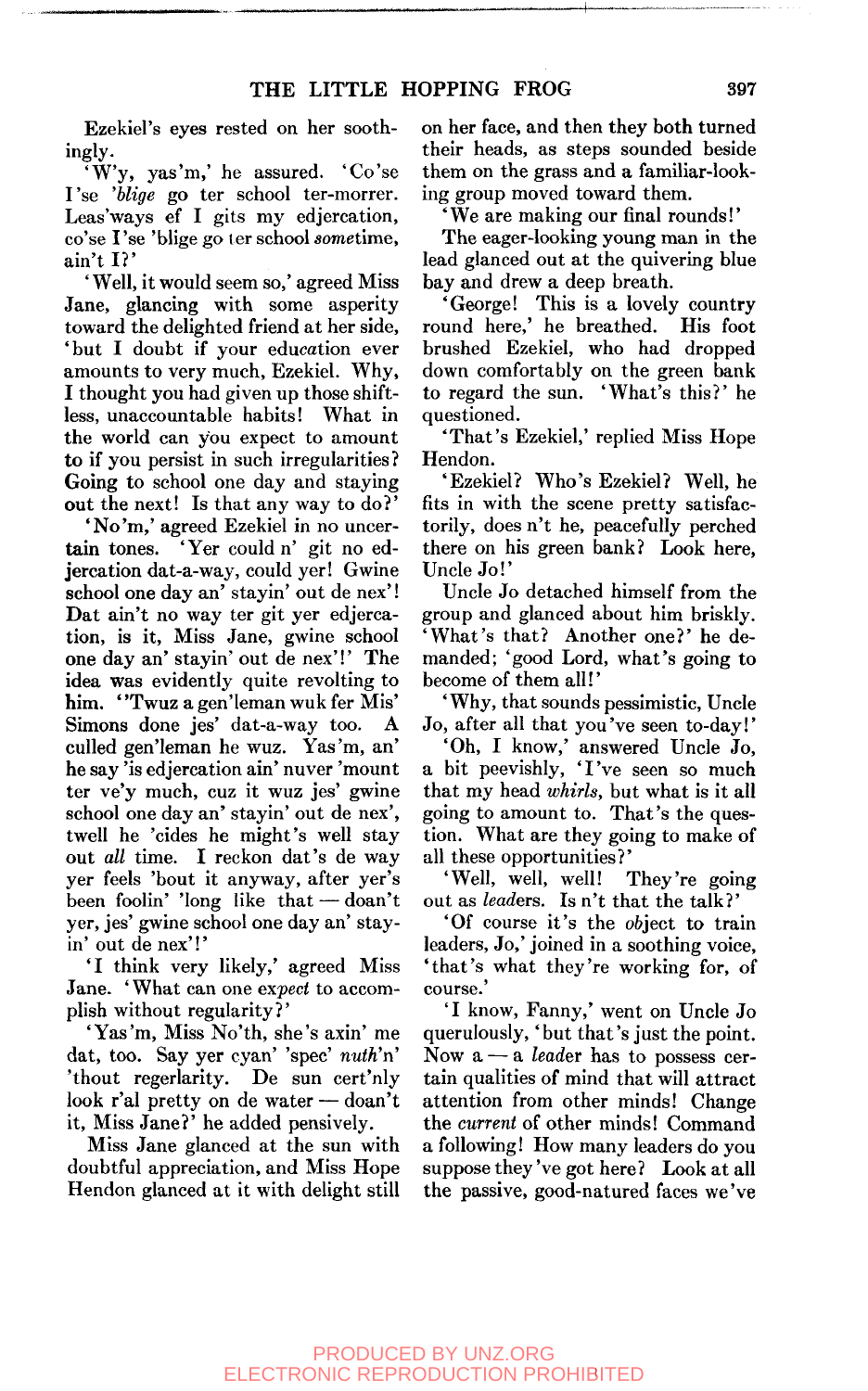seen to-day. Well, do you suppose there's a mind in the whole company that is really going to attract a following — effect anything — change anything— stir up the natural order arrest attention ? That's what I 'm trying to get at!'

'Oh, you're talking about brilliant leaders, Jo. Of course there are n't going to be a lot of brilliant leaders. But leaders in small ways, around homes and farms, and — and schools. You're looking for too much, Jo.'

' You did n't get my point at all, Fanny,' retorted Uncle Jo, in mild despair, 'not at all—'

'I suppose your point is,' interrupted a judicial voice, 'that the mind of the colored man is at present more passive than active, more receptive than productive, more — more calculated to follow than to lead.'

'That's just my point, Mr. Knowlton,' returned Uncle Jo warmly. 'I don't believe that there's a mind here that could successfully turn any *group*  of minds from their own natural course. Arrest attention, break up the expected order, you know! That's my point!'

Uncle Jo himself sat down on another bench on the green bank, and critically regarded the low sun as it crept modestly down to meet the water.

'Well, I'm glad of a few minutes to *breathe,'* he declared. 'How soon do we start for that boat?'

'Not yet. We can all breathe first; sit down, sit down everybody!' encouraged the eager-faced young man, dropping contentedly down on the green bank. 'I'm sure you couldn't ask for a more soothing spot. Hullo, young feller!' he broke out, as Ezekiel stirred uneasily beside him; 'what's his name, did you say, Hope?'

'His name's Ezekiel,' admonished Miss Hope Hendon gently. ' He's quite worth knowing, I assure you. I only wish he would tell you one of his nice stories.'

Ezekiel looked up at her and smiled shyly.

You used to tell stories, did n't you, Ezekiel? About — about Emanuel the little boy who lived all alone?'

' Yas 'm — 'thout no kin,' agreed Ezekiel, with pleased recollection. ' Thout no kin,' he repeated,  $'$  cuz  $$ cuz dey's all daid.'

'So did n't he get a — some sort of a little animal for company?'

Ezekiel looked at her, quite unconscious of anything but her questioning, riveted eyes.

 $``{\rm Yas}$  'm, ' he returned slowly, 'he he gotten 'im — he gotten 'im — a li'l'frog.'

'A frog?' repeated Miss Hendon softly, ' what a nice companion!'

'Yas'm, a li'l' hoppin' frog,' medi-<br>tated Ezekiel. 'He's a-settin' on de 'He's a-settin' on de steps one mawnin', an' de li'l' frog come a-hoppin' in de ya'd.'

'What's that?' inquired Uncle Jo briskly, not entirely grasping the situation. 'What's that he's saying about frogs ?'

He half closed his eyes and again glanced critically at the sun.

'Yas'm,' went on Ezekiel evenly, still conscious of nothing but Miss Hendon's appreciative eyes,' he's jes' a-settin' dere on de steps, kine o' studyin' an' thinkin' 'bout bein' ser lonesome, w'en de liT frog come a-hoppin' *up* de steps.'

' Go on, tell us about it!'

' Yas 'm — an' he's cryin' too, wid 'is haid bu'y in 'is lap.'

'Yes?'

'So fus' he didn' hyeah nuthin', an' de li'l' frog keep on hoppin' up de steps. An' she hop right up dere nex' de li'l' boy an' se' down 'side 'im.

' So 'Manuel open 'is eyes r'al slow, an' look down, an' by dat time li'l' frog wuz feelin' bad, too.

## PRODUCED BY UNZ.ORG ELECTRONIC REPRODUCTION PROHIBITED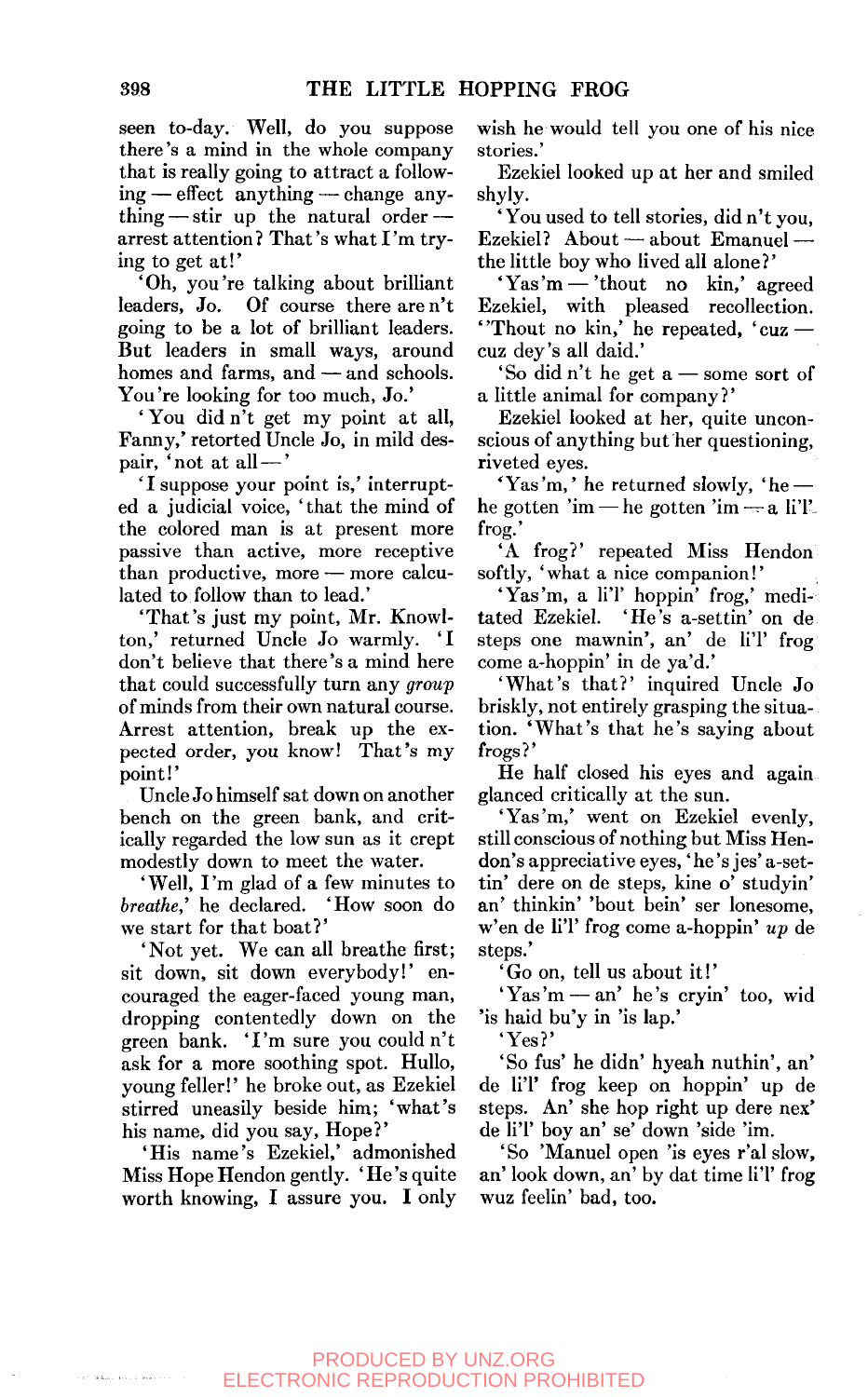'"Well, w'at's yer name, frog?" 'Manuel say.

'An' den de li'l' frog she look up an' wipe 'er eye r'al sad 'n' gloomy an' look at de li'l' boy.

'"My name's Bella," she say: an' she jes' bu'y 'er haid an' bus' right out cryin'.

'"Well, 'tain' nuthin' ter cry 'bout ef 't is," 'Manuel answer'er; " I reckon we better go out an' play a li'l' on de grass, ain't we?"

'Well, de frog she wipe 'er eye agin, an' den she start hoppin' right 'long down de steps siden de li'l' boy.

'"Doan't yer see de sun-spots on de grass?" 'Manuel say; "ef we runs 'roun' on de sun-spots I reckon we'll feel better.'

' So dey run 'roun' on de sun-spots twell 'Manuel stop an' look at de frog 'gin. "Ain't yer no kin, frog?" he ask.

'An' li'l' frog she wipe 'er eye agin.

'"No, I ain' no kin!" she say.

'"Den I reckon yer better live yere wid me, ain't yer," 'Manuel answer 'er, "cuz my kin's all daid!"

'"My kin's all daid, too!" li'l frog answer, sobbin' like ez she speak.

'"Well, se' down ah' res' yerself," 'Manuel say. An' he tukken a li'l' piece o' cake outen 'is pocket, an' dey bofe se' down on a sun-spot an' 'mence eatin' dey breakfus'.

'An' af' dat de li'l' boy an' de li'l' frog live dere 'lone tergedder.

'An' fum dat ve'y time seem like de li'l' frog 'mence ter feel diffunt. An' she tole 'Manuel it cert'nly seem r'al homelike to 'er. An' she's mos' allays up an' hoppin' outen de house 'bout five erclock in de mawnin'. She say she like ter look roun' a li'l' 'fo' de sun gits ole or dull, an' she say she like ter play a li'l' wid de bugs 'n' flowers w'en eve'ything's r'al clare 'n' bright, an' she say she like ter ketch de fus' breeze w'en it come runnin' fru de ya'd an' pas' de house.

'So Bella an' de li'l' boy dey keep a-livin' on so, an' cert'nly seem like dey ain' nuver gwine have no trouble 'tall.

'An' ef 't ain' been fer de *night,* dey prob'ly would n' nurrer. But it all start out in de night. An' one mornin' 'bout five erclock, ez de li'l' frog's gwine ahoppin' out de do', she look out in de ya'd, an' den she look up in de sky, an den she jes' stop right dere in de do' an' could n' go no furrer. Cuz 't ain no sun an' 't ain' no ya'd — 't ain nuthin' 'scusin' jes' de rain a-drappin fum de sky, an' a gret big kine o' ribber like, a-flowin' fru de ya'd.

'"Oh, my!" li'l' frog say.

'An' den she went a-hoppin' down de steps r'al slow an' studyin', an' den she se' down on de bank by de ribber an' jes' set dere an' set dere, a-studyin' an' a-lookin' off.

'An' w'en 'Manuel come out 'bout 'leben erclock, de ribber wuz still aflowin' fru de ya'd, an' de li'l' frog wuz still a-settin' on de bank.

' " Well, how come de rain ter do like dat, anyway!" 'Manuel say. "'T ain' no call fer no sech a shower's dat!" An' he went out an' se' down on de bank too, an' den dey bofe set dere studyin' 'bout it an' a-lookin' off.

'Well, 'twuz jes' de way de trouble come — in de night. Dey knowed 't wuz de way it come, an' yit w'en de nex' night come, dey went ter baid same's ever. But seem like dey ain' no mo'n went ter sleep 'fo' de win' it blow up awful cole, an' dey come a bangin' an' a slammin' on de do'.

'"W'at's dat?" de li'l' boy say, kine o' stickin' 'is haid out fun de baid cloes. "W'at's dat, Bella? Is it de win'?"

"No, 't ain' no win'," Bella say, kine o' shiverin'; an' de bangin' an' de slammin' come agin.

\*"I guess yer better go 'n' ax w'at 't is, Bella," 'Manuel say.

' An' de li'l' frog she's r'al brave any-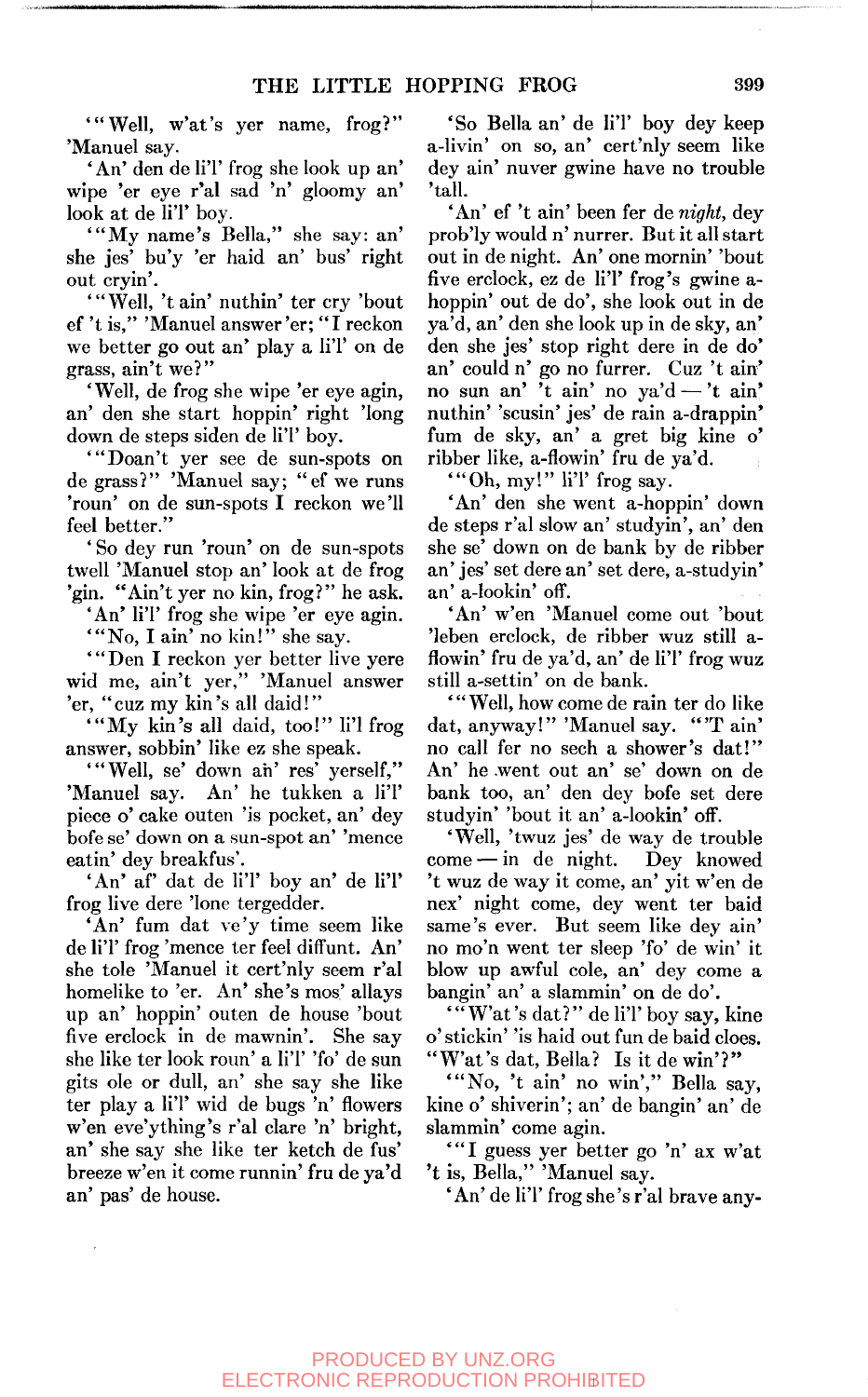way, so she jes' start right off a-hoppin' ter de do', an' den she stop.

'"Is dat de win'?" she call.

"No, 't ain' no win'," come back de answer.

"W'at is it den?" she call again.

'"It's a hu'ycane!" come back de answer.

'"Is dat all?" Bella ask r'al nice an' p'lite too.

' " No,'t ain't," come back de answer, "it's a hu'ycane an' de moon an' sky a-pitchin', — an' a bu'glar a-knockin' at de do'!"

'"Is dat all?" Bella say, r'al brave, an' jes' ez p'lite 's ever.

'An' den, w'y, she ain't even wait fer 'em to answer. She jes' open de do', an' 'fo' she kin say a word, de hu'ycane tukken 'er an' blowed 'er right up in a tree, wid de bu'glar a-blowin' 'long after 'er, twell de tree ketch 'im so he could n' git down. But Bella, co'se she hop righ' down an' went a-hoppin' right up de steps an' in de house agin.

"Yer done r'al well, Bella," li'l' boy say, w'en she tole 'im 'bout it, "an' ter-morrer I reckon we kin run roun' on de sun-spots agin."

'But nex' mawnin', 'bout five erclock, w'en Bella look outen de do', 't ain' no sun, an' de ribber's flowin' 'long jes' same's befo'. An' w'en de li'l' boy come out 'bout 'leben erclock, Bella wuz settin' dere on de bank alookin' off.

'An' w'en de nex' night come, de win' it blowed up awful cole agin, an' dey come a bangin' an' a slammin' on de do'.

"W'at's dat?" li'l' boy say, a-stickin' 'is haid outen de does; "is it de win'?"

'An' jes' soon's he spoke, w'y, Bella she jes' hop righ' down on de flo', an' hop off ter de do'.

'"Wat's dat?" she call out. "Is it de win'?"

"No, 't ain' no win'," come back de answer.

"W'at is it den?" she call agin.

'"It's a hu'ycane, an' de moon an' sky a-pitchin', an' a bu'glar, an' two 'free crim'nals a-knockin' at de do'!"

'"Is dat all?" Bella ax 'em; an' co'se she's r'al p'lite, but seem like 'er voice is jes' a li'l' unstiddy too.

"No, 't ain't all," wuz de answer.

' But Bella she ain' wait fer nuthin' mo'. She jes' open de do' an' look out. But 'fo' she r'ally seen much, de hu'ycane it tukken 'er an' blowed 'er right *outen* de do' an' inter de ribber, wid de bu'glar an' de crim'nals a-blowin' right in after 'er, twell dey wuz drownded daid. But co'se Bella she hop right out an' went a-hoppin' up de steps an' inter de house.

' " Yer cert'niy done r'al well, Bella," de li'l' boy say, w'en she tole 'im 'bout it. "An' ter-morrer mawnin' I reckon we kin play roun' on de sun-spots agin fer sho'."

' But w'en Bella went a-hoppin' out agin 'bout five erclock in de mawnin' 't wuz all jes' same, an' de ribber wuz flowin' 'long sad 'n' slow, same's befo'.

'An' de nex' night, oh, 't wuz tur'ble! It's jes' like dis. Fus' de win' it blowed up awful cole an' rough, an' dey come a tur'ble bangin' an' slammin' on de do'.

'"Wat's dat?" li'l' boy say.

' An' Bella she ain' stop fer nary thing. She jes' went a-hoppin' ter de do'.

'"Wat's dat?" she say; only seem like 'er voice is awful small an' shiverin' dis time too. "Is it de win'?"

"No, 't ain' no win'," come de answer.

"W'at is it den?" Bella ax 'em.

'"It's a hu'ycane, an' de moon an' sky a-pitchin', an' a bu'glar, an' two 'free crim'nals, — an' fo' five murd'rers a-knockin' at de do'!"

'"Is dat all?" Bella say, kine o' chatterin'.

#### PRODUCED BY UNZ.ORG ELECTRONIC REPRODUCTION PROHIBITED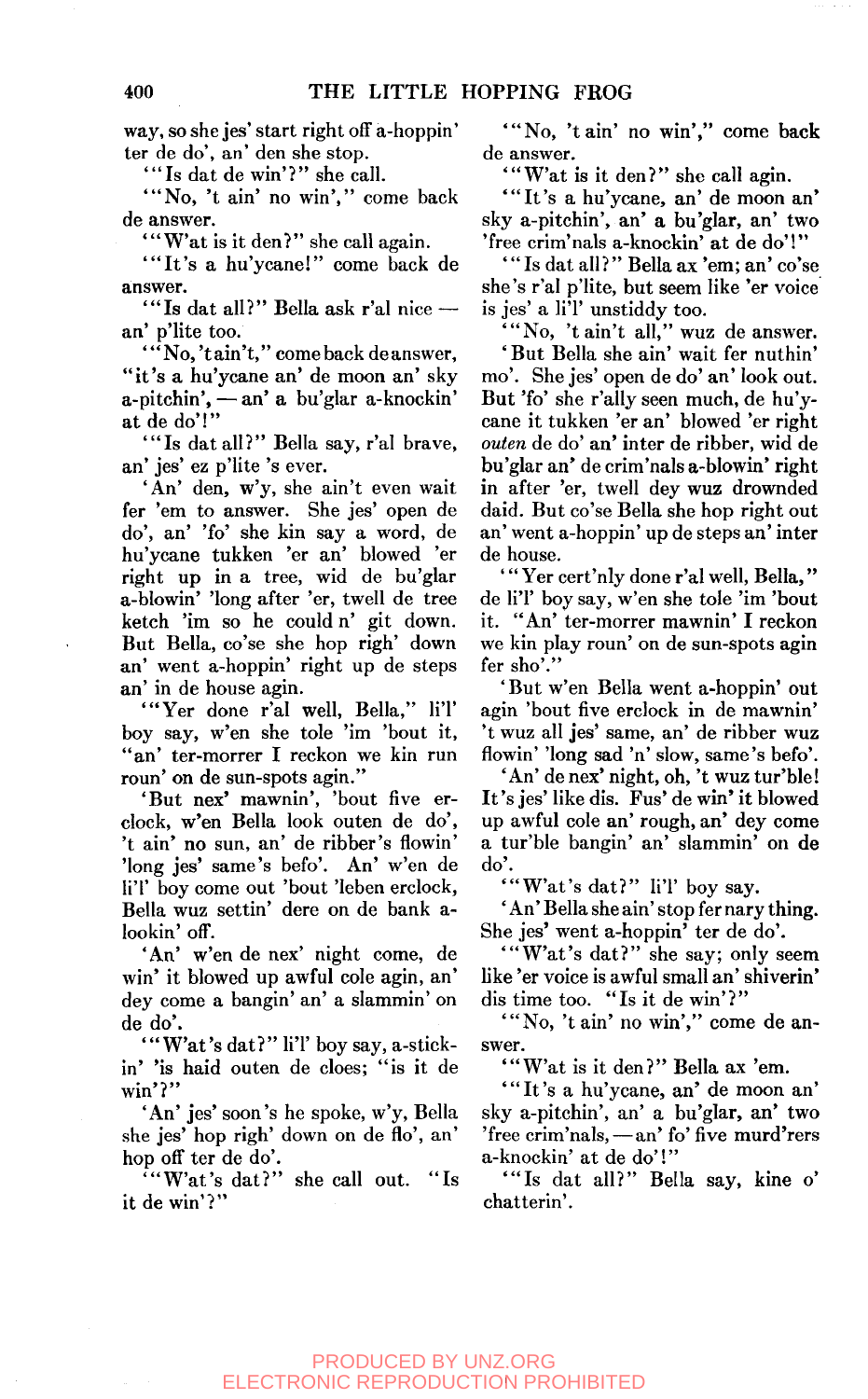"No, 't ain't all," dey say.

' But Bella wuz ser frighten she jes' frowed open de do'. "Is dat all?" she holler.

' " No, 't ain't all!" dey scream, " it's fo' five murd'rers, an' dey's gwine shoot yer wid dey gun!"

'An' w'at yer s'pose? Same time dey spoke dey jes' aim de gun right plum at Bella, an' bline 'er in de eye. But jes' zackly ez dey's fixin' ter aim it agin ter kill 'er, an' same time bline 'er in de udder eye, w'y, de hu'ycane it tukken 'em an' blowed 'em right outen de do', an' right up a top o' de house an' lef 'em dere siden de chimley. But co'se it blowed Bella righ' *down* de chimley siden de li'l' boy.

'"Yer done r'al well, Bella," li'l' boy say, w'en she wipe de udder eye an' tole 'im 'bout it, "an' ter-morrer I'se mos' sho' de sun-spots 's gwine be dere."

'But nex' mawnin' 't ain' no change, an' w'en 'Manuel come out Bella wuz jes' a-settin' dere on de bank a-lookin' off wid de udder eye.

'An' 'Manuel he look up in de sky where de sun useter be, an' say,  $-$ 

'"Look like de sun's los', ain't she, Bella? Look like we's 'blige go 'n' fine 'er, ain't we, Bella? Cuz 't ain' gwine be nuthin' but trouble twell we does."

'"Ya'as, sir," li'l' frog answer.

'She's feelin' r'al sad 'n' discou'ged, but she kin see de li'l' boy's right 'bout it, too. So dey bofe look clare 'way down ter de en' o' de road, where de sun useter git up in de mawnin', an' den 'Manuel spoke 'gin.

"De sun she's a-hidin' down yonder," he say, "down yonder 'hine de road, Bella. We's 'blige go down de road an' fine de sun, Bella, cuz 't ain' gwine be nuthin' but trouble twell we does."

'So he start off down de road, an' de li'l' frog start hoppin' 'long beside 'im. *VOL. 108-NO. 3* 

An' dey keep a-gwine 'long like dat, 'Manuel and de li'l' frog a-hoppin' 'long beside 'im. An' de furrer dey went, de longer de road seem ter git.

'"Cert'nly's a long way," 'Manuel say.

' An' praesen'ly night 'mence comin' on', an' de dark wuz drappin' fum de sky, an' still dey's gwine down de road, 'Manuel an' de li'l' frog a-hoppin' 'long beside 'im.

'"It's gittin' dark," li'l' frog say, stoppin' jes' a minute ter wipe de onlies' eye she got, "it's gittin' dark 'n' kine o' lonesome!"

"I knows it," li'l' boy say.

'An' still de night wuz drappin' fum de sky, an' still dey keep on down de road, 'Manuel an' de li'l' frog a-hoppin' 'long beside 'im.

'Praesen'ly dey stop. "Is yer tired, Bella?" 'Manuel ax 'er.

'"Ya'as, I'se kine o' tired," li'l' frog answer.

'"Cuz we's comin' ter de en' o' de road, an' de sun's down yonder behine de aidge, Bella."

'An' Bella she look up awful brave. "I'se gwine down yonder an' fine 'er," she say.

' "Hole on, Bella!" 'Manuel call out.

'But li'l' frog she went a-hoppin' erlong, an' den she turn 'er haid jes' a minute ter look back at de li'l' boy wid de onlies' eye she got, an' den—an' den she jes' hop righ' down behine de aidge o' de road ter fine de sun.

'An' 'Manuel's ser s'prise he could n' say nuthin', but jes' keep on standin' in de road.

"Wy doan't she come back?" he w'isper praesen'ly, kineo' skyeered like.

'An' jes' ez he spoken de words he seen a li'l' rim o' red a-pushin' up over de aidge o' de road. An' de rim o' red keep pushin' up bigger 'n' bigger, twell praesen'ly de li'l' boy wuz stan'in' dere in de road a-lookin' at de sun.

She done it!" he holler, "she foun'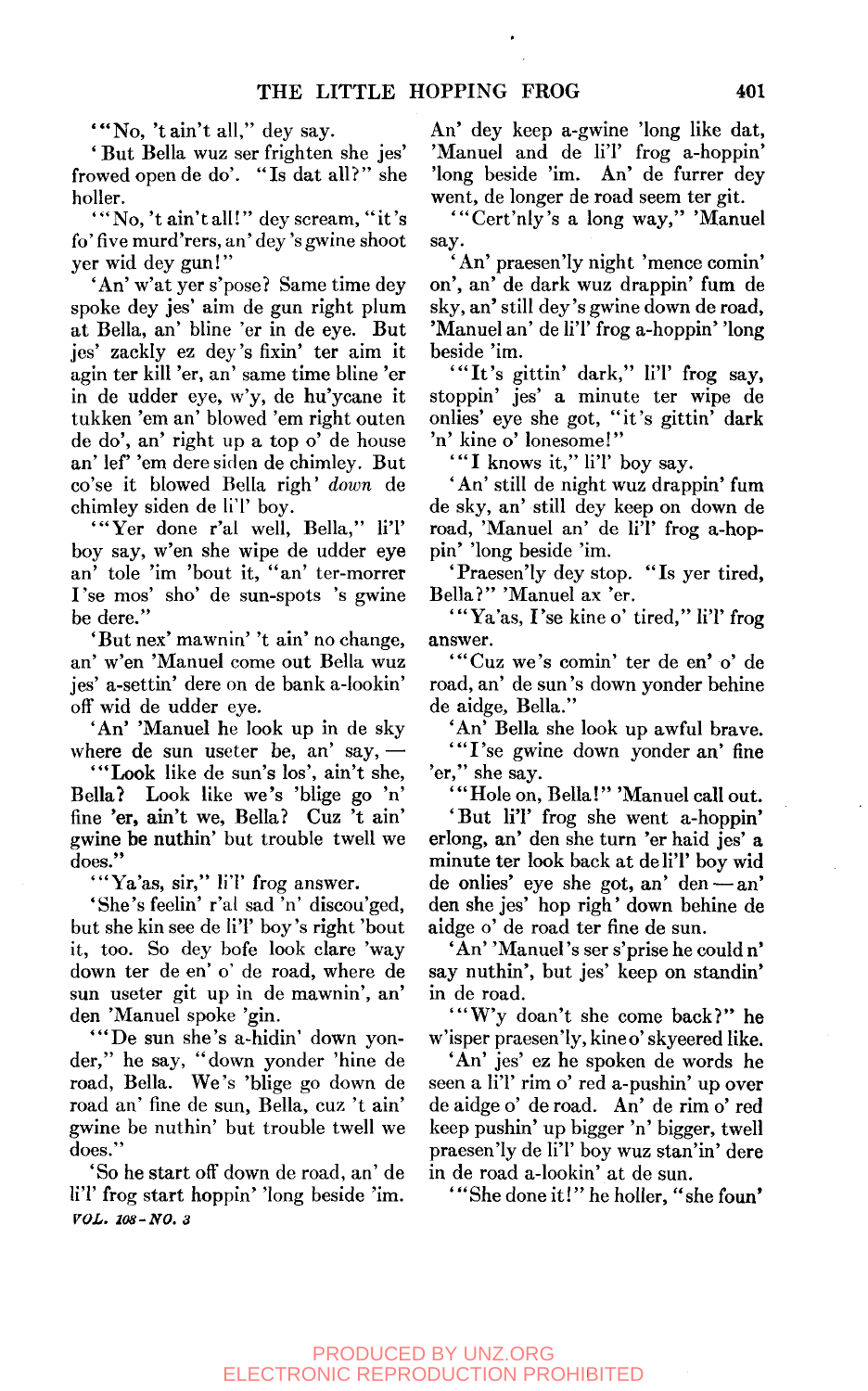de sun! Bella foun' de sun! Now come back, Bella! Come — ba—ck!"

'An' de sun wuz shinin' at de li'l' boy as he stood dere in de middle o' de road, but 't ain' no answer.

' "Where is yer, Bella?" li'l' boy call. 'An' he stan' dere mos' all de mawnin', wid de sun a-shinin' on 'im.

'An' den he turn roun' r'al sad 'n' slow, an' went walkin' down de road all 'lone. An' w'en he gotten back home, de ribber wuz all flowed erway, an' de sky wuz bright 'n' shinin', an' de sun-spots wuz on de grass.

'An' af' dat 'twa' 'n' no mo' rain ner clouds, cuz de sun wuz allays up ashinin' de ve'y fus' thing in de mawnin'. But co'se de li'l' boy knowed de cause fer it, too. He knowed de cause. An' eve'y time he se' down on a sunspot, he feel sad 'n' lonesome, cuz he knowed 'twuz Bella erway down yonder, behine de aidge o' de road, where made de sun git up ser bright an' shinin' in de mawnin'.

' So she could n' nuver come back. Cuz she's ser busy down yonder wid de sun—she could n' nuver git de time. An' dat's de reason de li'l' boy feel sad' n' lonesome. Cuz he knowed he would n' nuver see de li'l' hoppin' frog no mo'.'

Ezekiel paused.

'He knowed he would n' nuver see de li'l' hoppin' frog no mo',' he repeated; and there was another pause.

The eager-faced young man on the grass sat up and rubbed his eyes.

' What!' he broke out. ' What!'

He sprang suddenly to his feet—and a distant clock broke softly on the stillness.

'What!' broke out Uncle Jo, bounding from his bench, 'what's that?'

' What — in Jerwsalem are we doing!' shouted the eager-faced young man. *'What?* We—we've stayed too long! We've — missed our boat! We've missed our —'

'What are you talking about!' challenged Uncle Jo furiously, 'We have n't either! We can't! I can't! What *are you talking about!'* 

Ezekiel, sitting on the grass, was gazing peacefully, uncomprehendingly, at a hitherto silent, well-behaved group of people, scattering confusedly in many directions, shouting to each other excitedly, beckoning for carriages despairingly, and then by a common impulse, falling back into a confused group again.

'You little good-for-nothing!' broke out Uncle Jo suddenly, turning helplessly on Ezekiel, 'it's all your fault! Here you've been keeping us listening to your — your delirious chatter till till—'

Uncle Jo clenched his fist weakly, and then he broke away again, while the others trailed after him in scattered confusion. There was only one young man, with an eager face, who half turned and shot back an inscrutable look at Ezekiel. There was such an odd light in his eye!

'What was that about — about "arresting attention"? What was that about — "commanding a following breaking up the expected order, you know"? What was that. Uncle Jo?'

There were queer, explosive sounds behind his words, and the odd light in his eye danced wickedly.

'Say, young feller,' he ventured cautiously, 'are n't you — are n't you about even with Uncle Jo this time?' And he turned and fled after the dispersed and routed company.

Only Miss Jane was left, still sitting on the bench. Only Ezekiel on the bank.

'Well—' she finally declared lifelessly, 'you have done strange things before, Ezekiel. *Now* — look — at —  $\text{what} - \text{you} - \text{have} - \text{done}$ !'

'Yas'm,' conceded Ezekiel cheerlessly.

'I don't *pretend to say* — what you